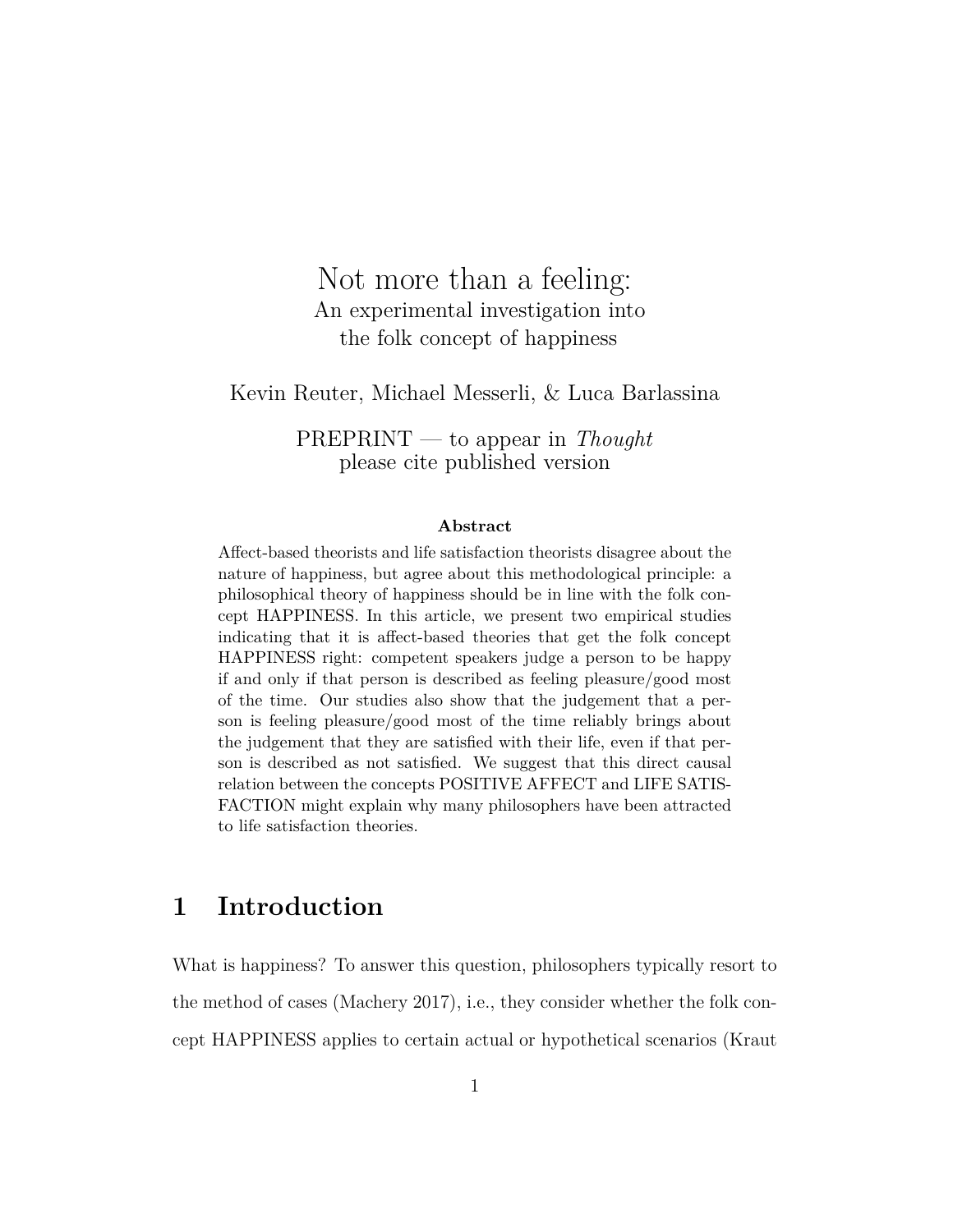1979, Haybron 2001, Feldman 2010, Nussbaum 2012). On the face of it, there is nothing surprising about it: we are wrong about many things, but it would be remarkable if HAPPINESS failed to track happiness.

The adoption of the method of cases, however, has led philosophers to develop two radically different families of theories. The first is that of life satisfaction theories (Benditt 1974, Nozick 1989, Suikkanen 2011):

#### **Life satisfaction theories**

S is happy if and only if S is satisfied with their own life.

The second family—that of affect-based theories—says that happiness is a matter of being in a positive affective state. The key divide within this family is that between hedonism (Mill 1863, Sidgwick 1907, Morris 2011, Bramble 2016), which proposes that happiness reduces to pleasant experiences, and the emotional state view (Haybron 2008), which identifies happiness with more persistent, pervasive, and profound positive affective states. Given our aims, we can ignore this complication and formulate the view as follows:

#### **Affect-based theories**

S is happy if and only if S feels pleasure/good rather than displeasure/bad most of the time.

The existence of these different theories raises a first-order as well as a secondorder question. First-order: which of these theories, if any, gets the nature of happiness right? Second-order: since philosophers should share a common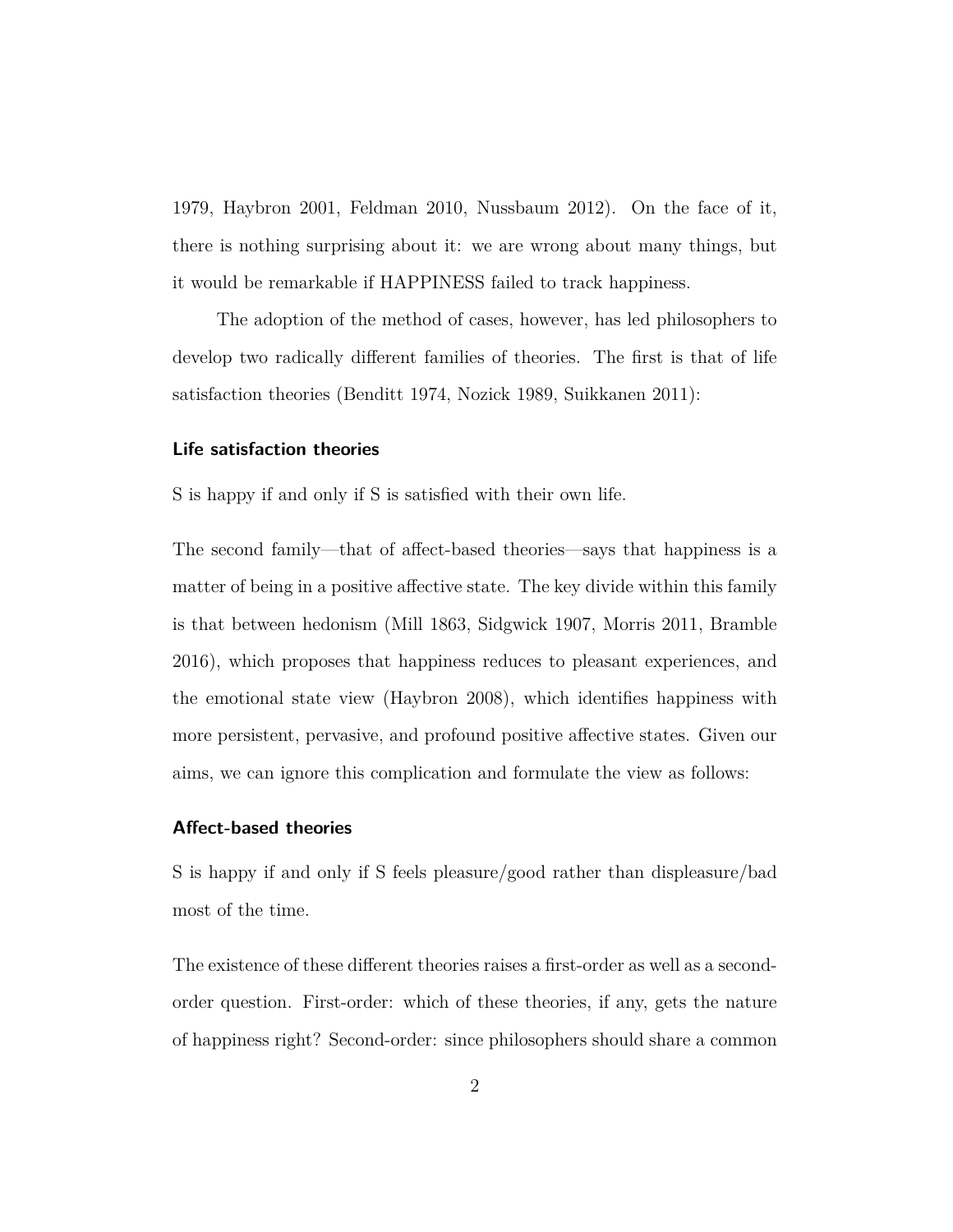folk concept HAPPINESS, how is it possible that they have arrived at such different theories via the method of cases? In this article, we answer both questions on the basis of an experimental investigation of the respective contributions of positive affect and life satisfaction to HAPPINESS (for previous but different experimental-philosophical studies on HAPPINESS see Kneer & Haybron, ms).

Our investigation should be of interest even to those philosophers who reject conceptual analysis. The study of HAPPINESS is in fact part of the scientific investigation of folk psychology, a project to which many naturalist philosophers are committed (Carruthers 2013, Goldman 2006). Moreover, given the importance of HAPPINESS to disciplines such as positive psychology (Diener 1984, Kahneman et. al. 2004, Huta & Waterman 2014) and well-being economics (Sen 1985, Benjamin et. al. 2012), our study should be relevant to non-philosophers too.

A final point before we present our studies. Phillips and colleagues (2017) have recently argued that the folk concept HAPPINESS is sensitive to moral considerations (but see Díaz & Reuter (2021), who propose that normative influences on emotion concepts should not be construed in moral terms). The present article is non-committal as to whether HAPPINESS includes moral features, or normative features more broadly. Our aim here is simply to study what type of descriptive information is encoded by HAP-PINESS.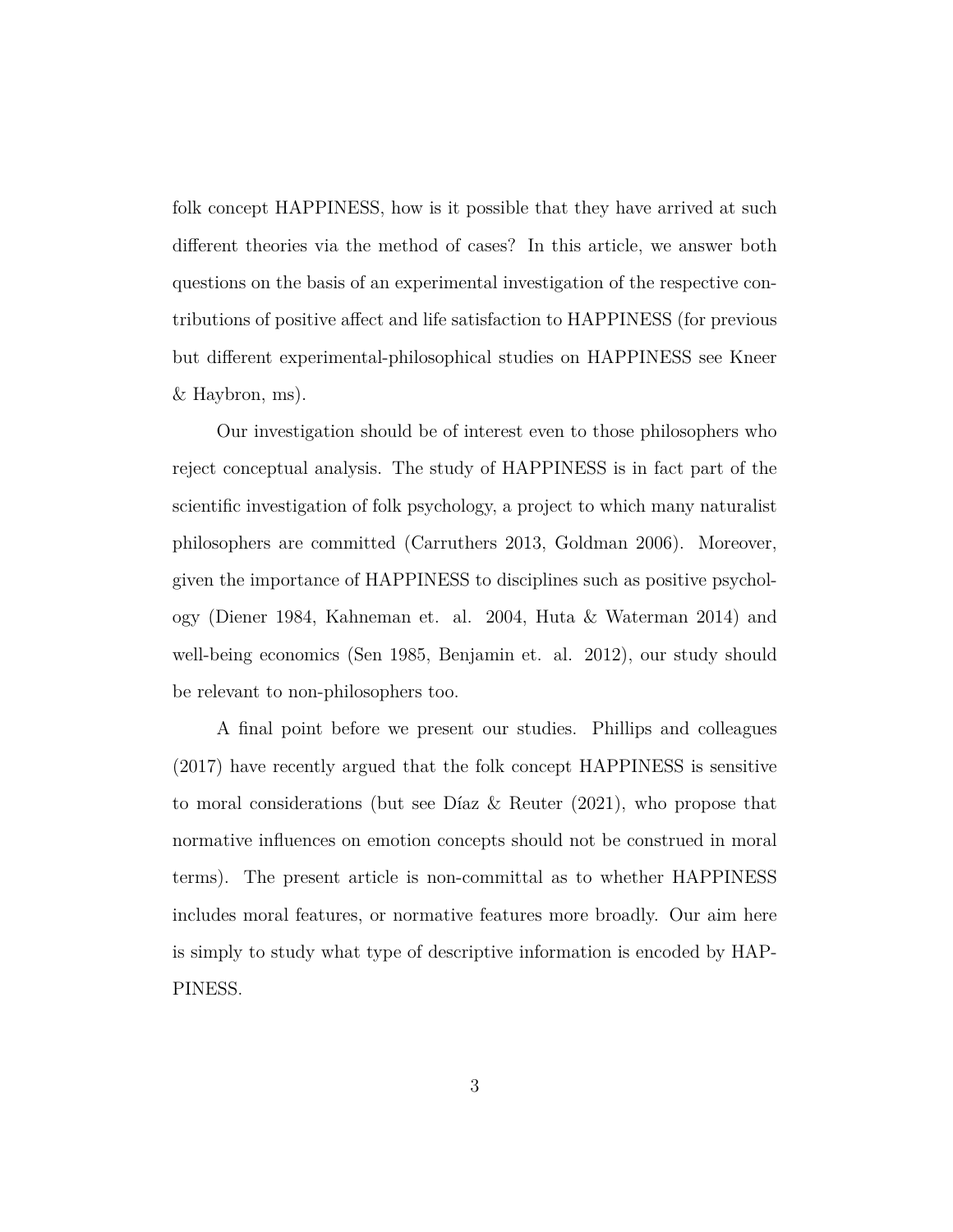# **2 What HAPPINESS is about**

In our first study, to adjudicate which theory better captures the folk concept HAPPINESS, we examined how native English speakers apply this concept. By doing so, we also tested a further theory:

#### **Hybrid Theory** (Sumner 1996)

S is happy if and only if: (i) S feels pleasure/good rather than displeasure/bad most of the time, and (ii) S is satisfied with their own life.

It might in fact be the case that the folk concept HAPPINESS includes information about both positive affect and life satisfaction, and that affect-based theories and life satisfaction theories have respectively been built by focusing on either body of information. Moreover, even though hybrid theories have received limited attention in the philosophical literature, it is possible that they reflect how people who have no stakes in the debate think about happiness.

## **2.1 Methods**

We designed a set of vignettes in which the protagonist is in one of four situations: (A) satisfied with their life and feeling pleasure/good most of the time; (B) dissatisfied with their life but feeling pleasure/good most of the time; (C) satisfied with their life but feeling displeasure/bad most of the time; (D) dissatisfied with their life and feeling displeasure/bad most of the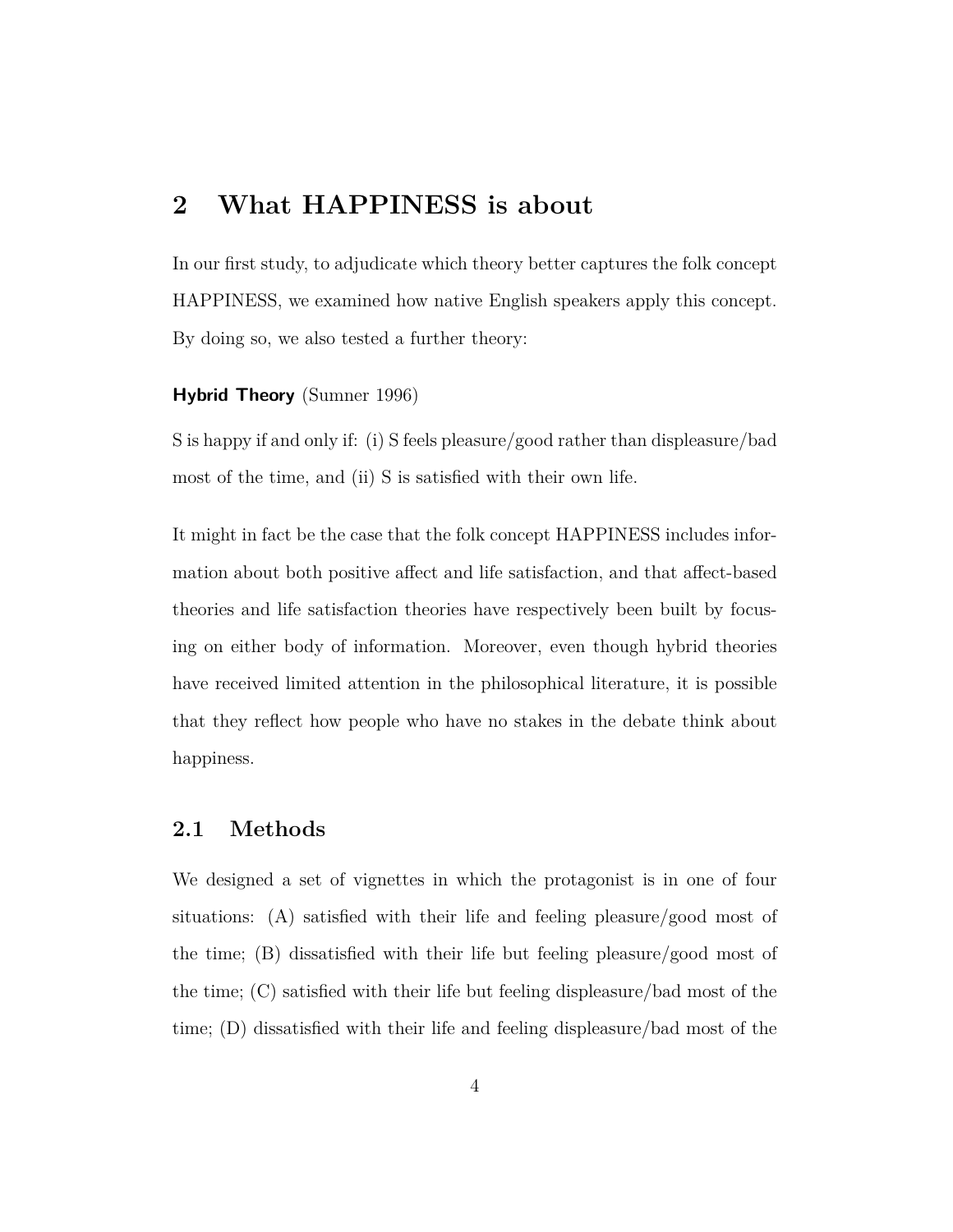time. The vignettes, predictions, and statistical models were [pre-registered](https://osf.io/jypcr/?view_only=d8c8d43808ef46bb986edc6a705c5a69) with the Open Science Framework. Here is one exemplary vignette:

#### **Condition B: dissatisfied but feeling pleasure/good**

*John is a theoretical physicist working at a research institute. Four years ago, he set himself the task of proving various hypotheses about space-time. During this time, he pursued several avenues but couldn't find any solutions. John felt good almost every single day, because it gave him pleasure to work on these problems. However, not being able to find any solutions, he was dissatisfied with his life.*

To prevent order effects of the presentation of information on affect and life satisfaction for Conditions (B)  $\&$  (C), we included vignettes in which the order of presentation was reversed, thus obtaining 6 conditions in total. 255 participants were recruited through Amazon's Mechanical Turk and randomly assigned to one of the six conditions. 14 participants had to be excluded for not having answered all the questions or for having indicated that English is not their mother tongue. Of the remaining 241 participants, 97 identified as female, 144 as male, and none as non-binary; the mean age was  $35.72$  (SD = 11.58).

Each participant was presented with a single vignette only and then asked the main Happiness question: 'Do you think that John was happy during the course of the four years?' Answers were measured on a 7-point Likert scale ranging from '1' labelled 'Not at all', '4' labelled 'In between',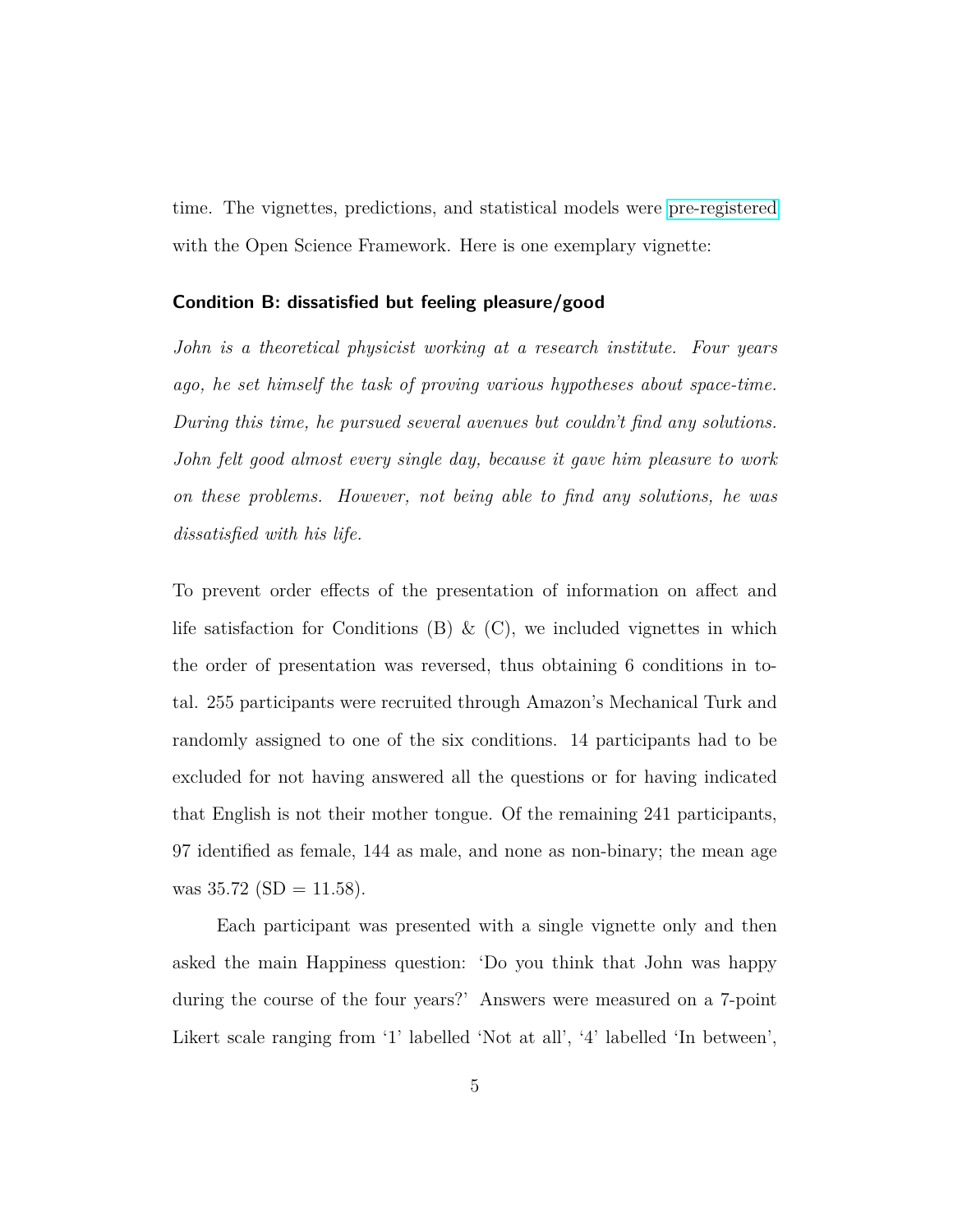and '7' labelled 'Absolutely'. We also asked two control questions after the Happiness question. The first prompted participants to tell us whether the protagonist was satisfied with his life (Satisfaction question). The second asked them whether the protagonist felt good on most days (Affect question). The answer options were 'Yes', 'No', and 'Don't know'. These questions did not serve as exclusion criteria. However, we did carry out statistical analyses on the set of participants who answered these questions correctly.

### **2.2 Results**

No significant difference was found between the order in which information about affect and life satisfaction was presented  $(p = 0.164)$ , so we collapsed the data into four conditions: (A)  $N = 41$ ; (B)  $N = 81$ ; (C)  $N = 78$ ; (D) N  $= 41$  $= 41$  (average ratings for all conditions are displayed in Figure 1).<sup>1</sup>

A univariate ANOVA with participants' happiness ratings as the dependent measure and the independent factor CONDITION was performed. The independent factor was significant:  $F(3, 237) = 100.09$ ,  $p < 0.001$ ,  $\eta^2 =$ 0.56. In accordance with our preregistered hypotheses, we conducted planned contrasts. These posthoc tests revealed that all pairwise comparisons were significant. Furthermore, planned t-tests showed that (B) was significantly above the midpoint of 4:  $t(80) = 6.74$ ,  $p < 0.001$ , while (C) was significantly

<sup>&</sup>lt;sup>1</sup> The standard deviations for our two main conditions were  $SD = 1.32$  (Condition B) and  $SD = 1.51$  (Condition C). Out of 81 participants who were randomly assigned to Condition B, only 9 participants selected a rating lower than the midpoint of 4. 19 participants selected a response greater than the midpoint of 4 in Condition C.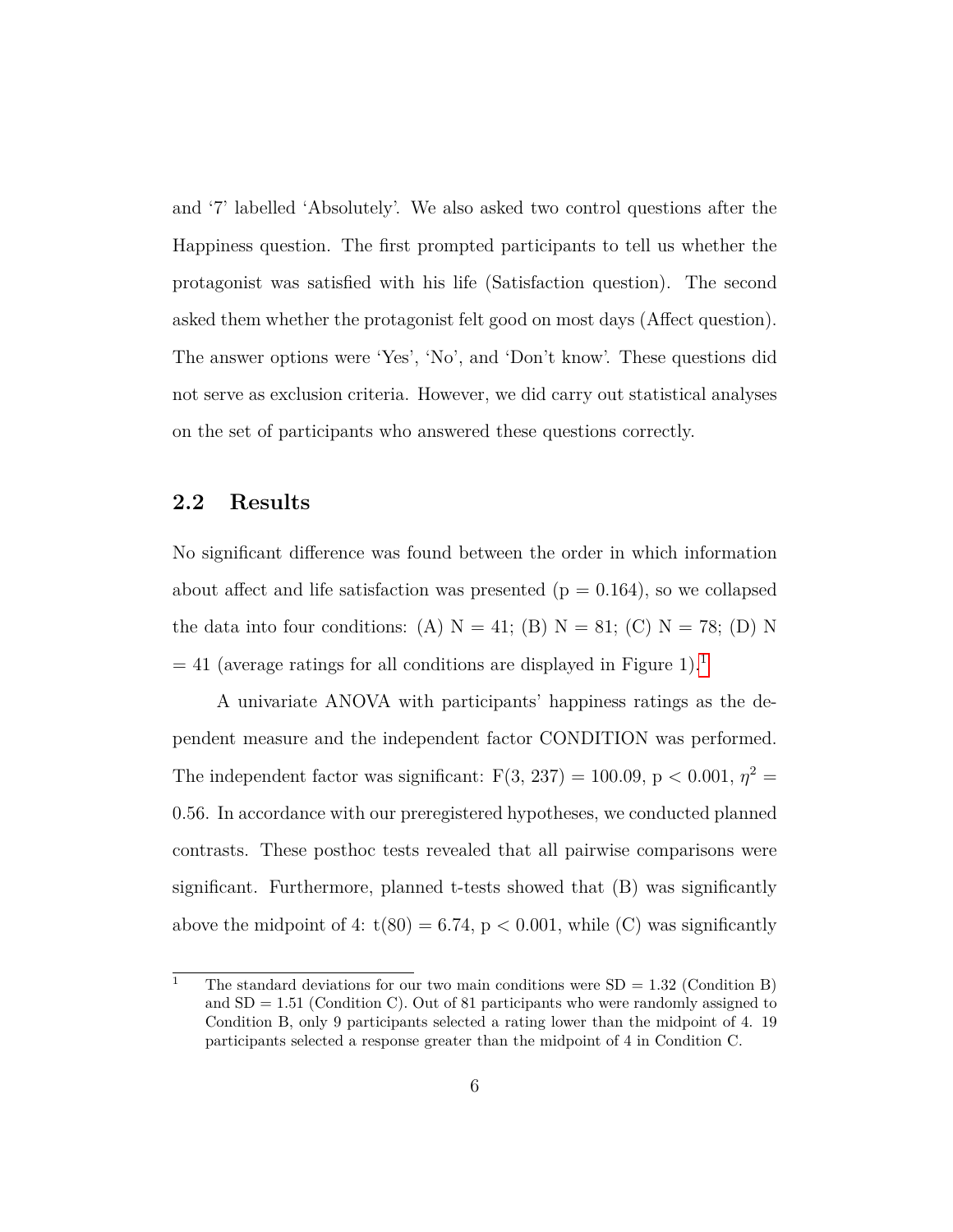

Figure 1: Mean results for conditions A-D (four columns on the left), as well as mean results for conditions B & C when participants who failed at least one of the two control questions were excluded (two columns on the right). Error bars indicate standard error.

below the midpoint of 4:  $t(77) = -3.00$ ,  $p = 0.004$ . When only participants who passed both control questions were included in the analysis (see the two columns to the right), the difference between both conditions was still significant, t(77) = 5.67, p < 0.001. t-tests showed that (B\*) was significantly above the midpoint of 4:  $t(45) = 4.60$ ,  $p < 0.001$ ; & (C<sup>\*</sup>) was significantly below the midpoint of 4:  $t(32) = -3.48$ ,  $p = 0.001$ .

## **2.3 Discussion**

The results for conditions (A) and (D) show that a person who feels pleasure/good most of the time and is satisfied with their life is considered to fall under the extension of HAPPINESS, whereas a person who feels displea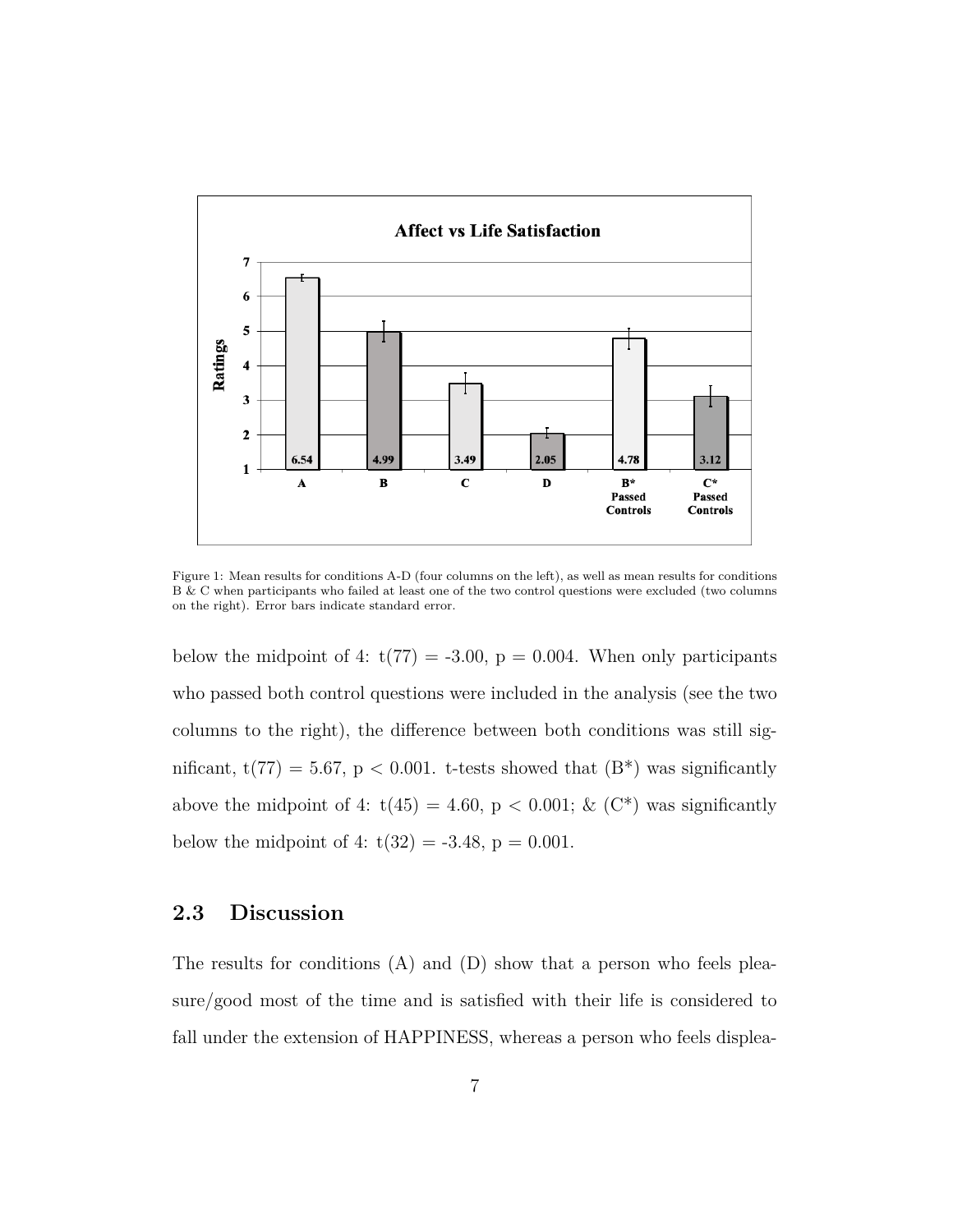sure/bad most of the time and is dissatisfied with their life doesn't. This is consistent with all the three theories under examination.

The life satisfaction theory, however, is not consistent with the results for conditions (B) and (C). In the former, John feels pleasure most of the time but is dissatisfied with his life; in the latter, he is satisfied with his life but feels bad most of the time. While the life satisfaction theory says that John is unhappy in condition (B) and happy in condition (C), people make exactly the opposite judgement.

The hybrid theory fares better than the life satisfaction theory since it is consistent with the results for condition  $(C)$ . The hybrid theory doesn't however comport with people's happiness rating in condition  $(B)$ : since the protagonist in this condition feels good/pleasure most of the time but is dissatisfied with his life, the hybrid theory classifies him as not happy. The results clearly reveal that people think otherwise. Therefore, the results across all conditions are only consistent with affect-based theories: people think that a person is happy if and only if that person feels pleasure/good rather than displeasure/bad.[2](#page-0-0) One might then conclude that if the folk con-

 $\overline{2}$  This conclusion only follows if the scenarios we investigated generalize to other cases. To test the robustness of our results, we ran a structurally analogous study using a private life scenario. Here is one exemplary vignette: *Sarah and John are married for six years. Since they got married, John has always wanted to travel the world with Sarah, move out of the city center into a nice countryhouse, and develop their common interests and hobbies. All of this happened. John is therefore really satisfied with his life. However, he feels bad almost every single day, because his day-to-day life with Sarah does not give him a lot of pleasure.* Each participant was presented with a single vignette only and then asked the main Happiness question: 'Do you think that John is happy?' 146 participants were recruited on Amazon's Mechanical Turk. 140 participants were included in the analysis (80 male, 60 female,  $M_{age} = 35.93$ ).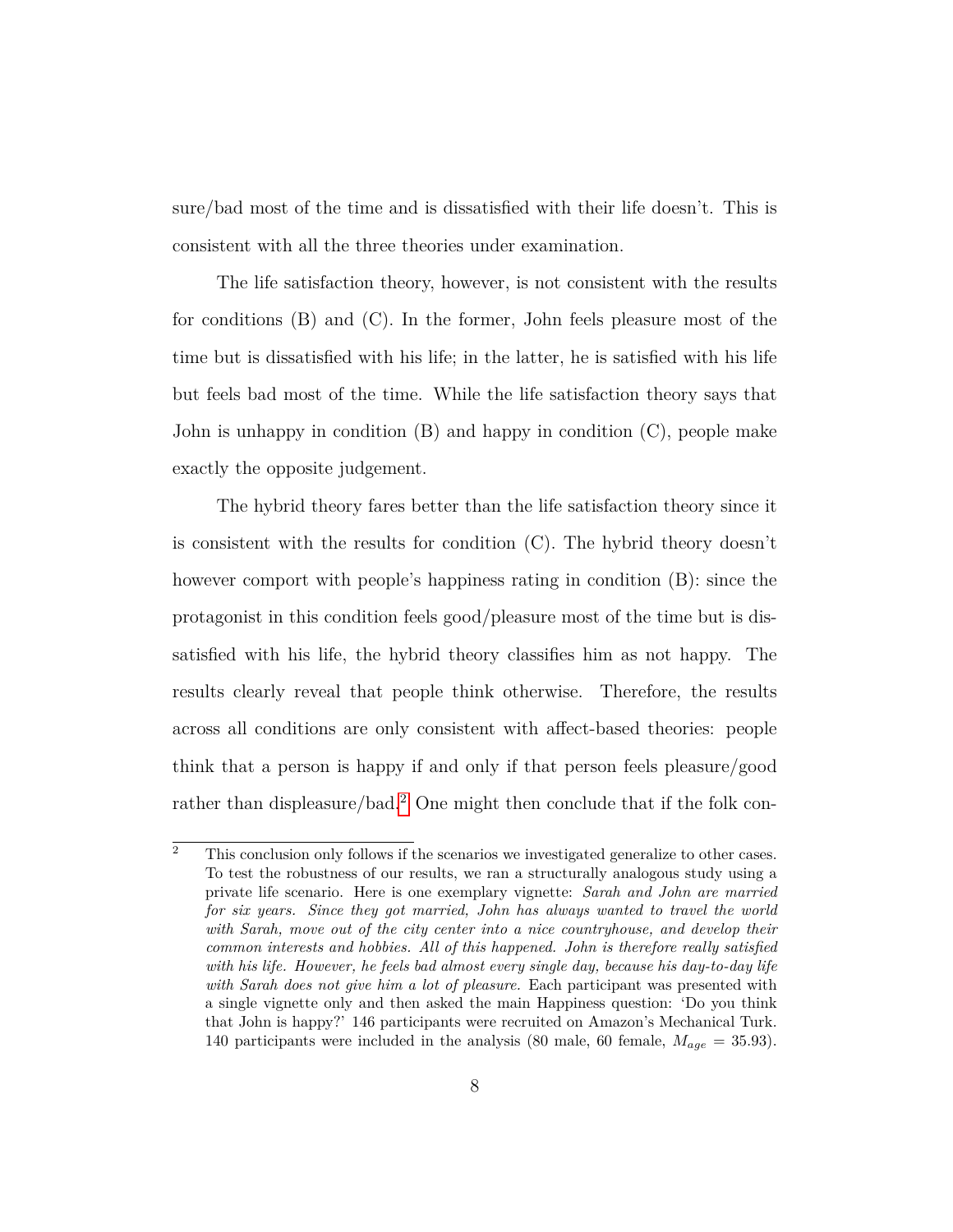cept HAPPINESS is the main guide to the nature of happiness, philosophers should endorse affect-based theories. This conclusion, however, might be too simple, since it raises three issues.

First, it doesn't contribute to explain why a number of philosophers are attracted to the life satisfaction theory. Second, even though the vignettes were simple and the control questions straightforward, 69 out of 161 participants who took part in Conditions B and C failed at least one of the control questions. This doesn't seem to be due to mere inattention, since a closer look revealed the following pattern: participants tended to fail the Satisfaction question, but not the Affect question. Even though Condition B described John as dissatisfied with his life, 32.1% of participants responded that he was in fact satisfied with it. In Condition C, 28.8% of participants made the opposite mistake. On the contrary, only 12.4% of participants failed the Affect question in these conditions. Finally, some participants gave ratings in line with life satisfaction theories. Admittedly, given that only 17.6% of the participants chose such a response, there is little evidence for arguing that both affect-based theories and life satisfaction theories receive support. Still, given that in conditions B & C, the mean ratings were significantly different from the baseline responses in Condition  $A \& D$ , one might argue that

The average rating for *dissatisfied but feeling good* was  $4.44$  (SD = 1.42), whereas the mean rating for *satisfied but feeling bad* was 3.43 (SD = 1.28). t-tests showed that *dissatisfied but feeling good* was significantly above the midpoint of 4:  $t(69) = 2.61$ , p = 0.011; whereas *satisfied but feeling bad* was significantly below the midpoint of 4:  $t(69) = -3.73$ ,  $p < 0.001$ . These results suggest that the findings are robust across different vignettes that depict various aspects of life.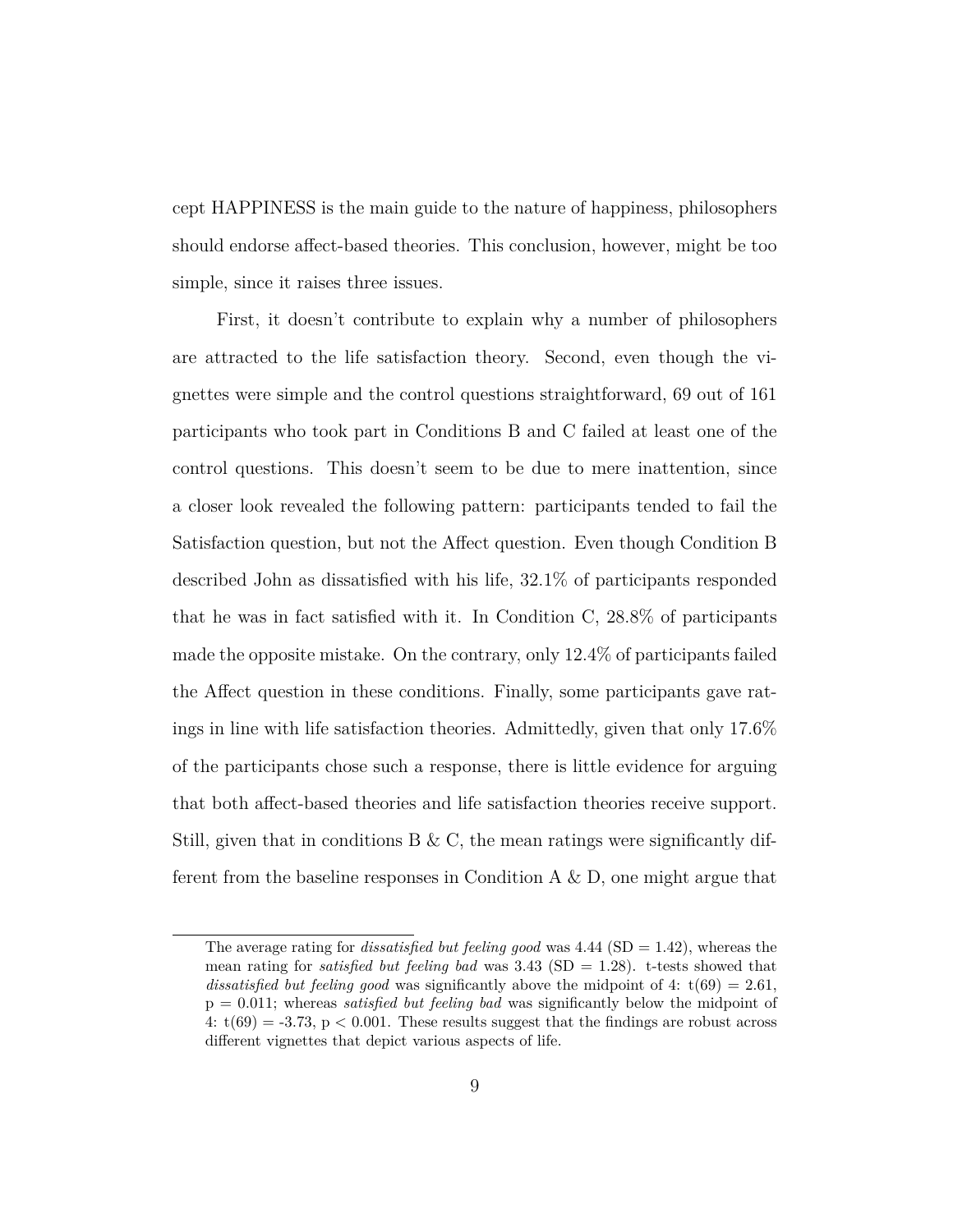information on life satisfaction does influence people's ratings on happiness.[3](#page-0-0)

These three issues suggest that the way in which information about life satisfaction, affect, and happiness interact with each other in the concept HAPPINESS deserves a more thorough investigation—an investigation that doesn't limit itself to a test aimed at individuating the extension of the concept. It is for these reasons that we decided to run a second empirical study.

# **3 A direct causal link between AFFECT and LIFE SATISFACTION**

## **3.1 Typicality effect or direct causal connection?**

A natural hypothesis, call it the 'Typicality Hypothesis', is that even though life satisfaction is not criterial for HAPPINESS, it is a highly typical feature of the concept nonetheless. Therefore, if you judge a person to be happy/unhappy, you will then tend to think of them as satisfied/dissatisfied with their life too (see Figure 2 below). This is why people tend to fail the Satisfaction question: their life satisfaction judgement is driven by their happiness judgement. This might also explain the attraction exerted by the

<sup>3</sup> An alternative hypothesis is that these differences may be accounted for by the fact that only in Condition B & Condition C conflicting information (one positive, one negative aspect) was presented, whereas in Condition A & Condition D the information given was of the same valence. In future studies, to test this hypothesis, we aim to do more pervasive manipulations of the material given to participants.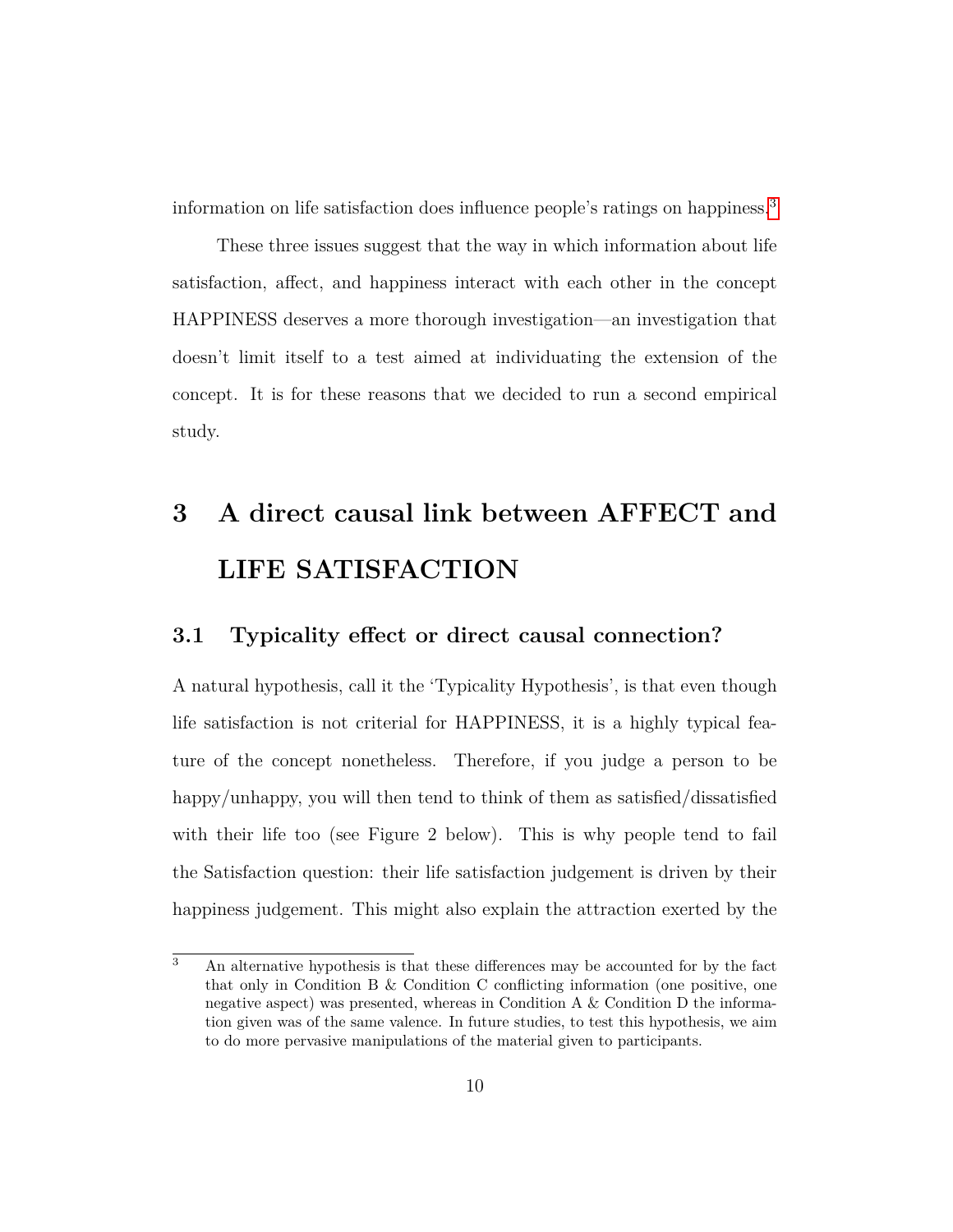life satisfaction theory: philosophers have mistaken a highly typical feature of HAPPINESS for a criterial one. (Compare with this: When we think of chairs, we may wrongly infer that seats determine the extension of CHAIRS given their high typicality, even though HAVING A SEAT is neither a necessary nor sufficient feature for being a chair). Furthermore, if LIFE SATIS-FACTION is a typical feature, albeit not criterial, of HAPPINESS, we can account for the significant differences we recorded between Conditions A and B, on the one hand, and Conditions C  $\&$  D, on the other: although information on whether a person is (dis-)satisfied with their life does not determine whether the person is happy or not, it does determine whether that person satisfies the prototype of a happy person to a greater or lesser extent.



Figure 2: The causal relations among judgements of affect, happiness, and life satisfaction according to the Typicality Hypothesis.

But an alternative hypothesis is possible: there might be a direct causal connection between the concept POSITIVE AFFECT and the concept LIFE SATISFACTION, such that the judgement that someone is feeling (dis)pleasure/(bad) good not only reliably brings about the judgement that this person is happy, but also the judgement that they are (dis)satisfied with their life. Call this the 'Direct Causation Hypothesis' (see Figure 3 below).

According to this hypothesis, people fail the Satisfaction question be-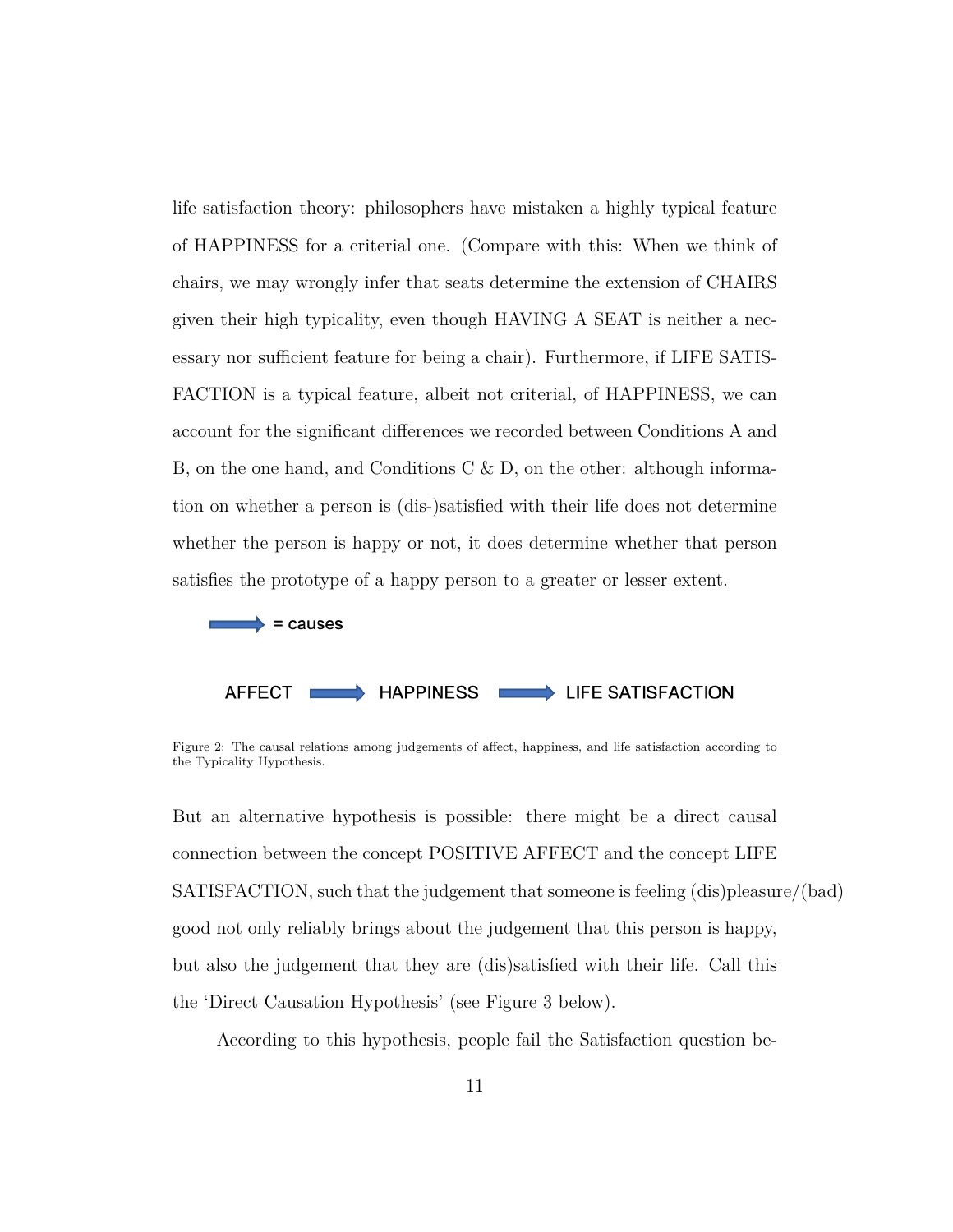cause when they judge John to feel (dis)pleasure/(bad) good most of the time, they are immediately disposed to think of him as (dis)satisfied with his life. If that were the case, then we wouldn't be able to manipulate the variables affect and life satisfaction inside the vignette in a fully independent manner. For example, if the vignette stated that John feels pleasure/good most of the time, people would be disposed to think that he is satisfied with his life. Additional information that specified that John is in fact dissatisfied with his life might then fail to be fully acknowledged by the readers. Thus, if the direct causation hypothesis were true, it should be somehow difficult to compare the respective contributions of life satisfaction and affective states across Conditions A-D.

As to the popularity of the life satisfaction theory, the Direct Causation Hypothesis gives the following diagnosis: the fact that LIFE SATISFAC-TION and HAPPINESS tend to be reliably co-activated has misled philosophers into thinking that the information encoded by the former concept is criterial for the second concept to apply. (Compare with this reasoning: Every time I think of  $H_2O$ , I token both the concept DRINKABLE TRANS-PARENT LIQUID and the concept WATER. It is therefore easy to mistake the information encoded by DRINKABLE TRANSPARENT LIQUID to be criterial for WATER.)

The Typicality Hypothesis and the Direct Causation Hypothesis make distinct predictions about how subjects will answer the Satisfaction question when this question is not preceded by the Happiness question: the Typi-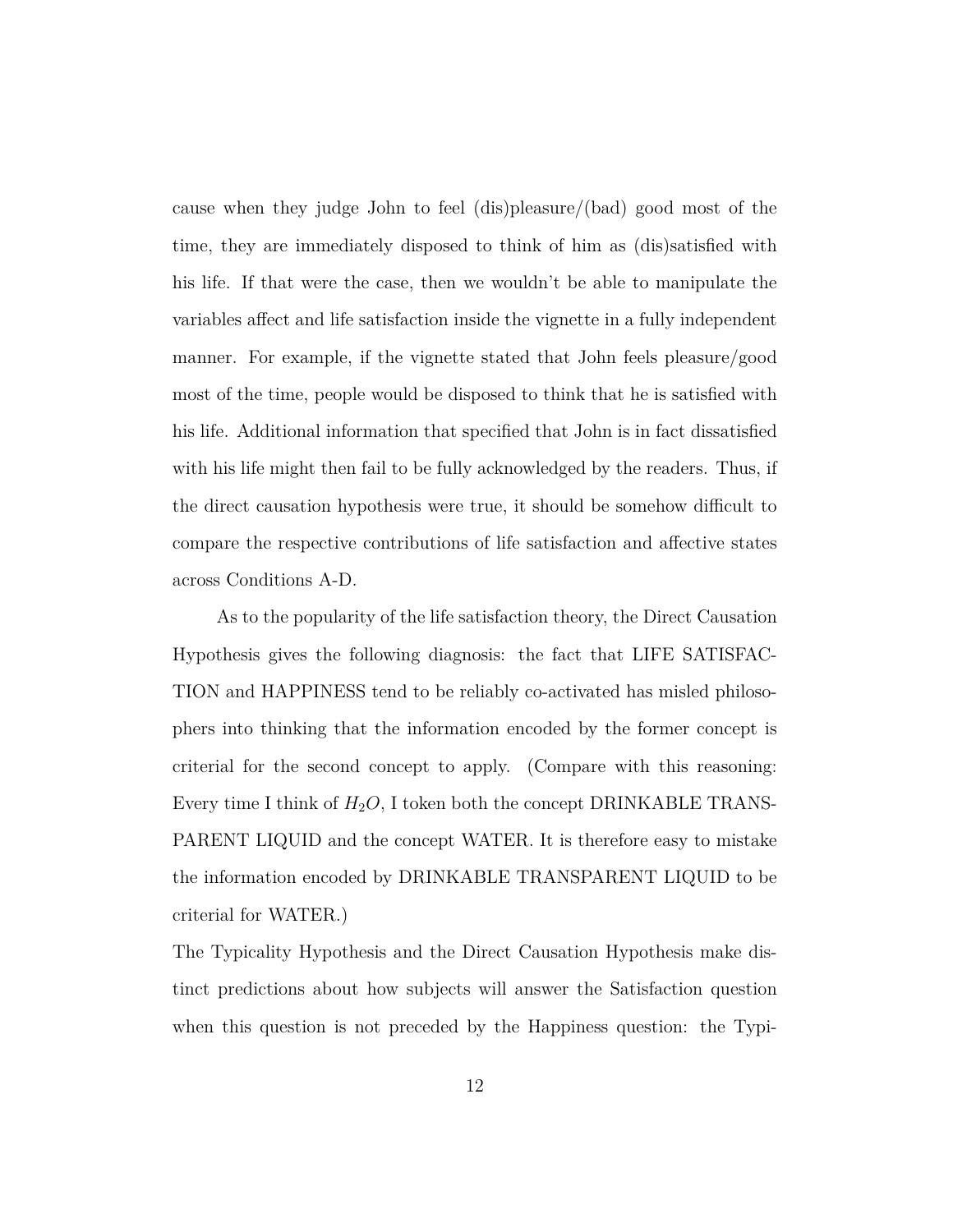

Figure 3. The causal relation among judgements of positive affect, happiness, and life satisfaction according to the Direct Causation Hypothesis.

cality Hypothesis, but not the Direct Causation Hypothesis, predicts that they should improve their success rate in such a condition, since they are not prompted to think about happiness. Study 2 tested this prediction.

## **3.2 Methods**

406 participants were recruited on Prolific. Four participants were excluded for not having answered all test questions. The average age of the remaining 402 participants was  $35.2$  years (SD = 12.42). These participants included 277 females, 124 males, and none identifying as non-binary. We used the same vignettes from Condition B ('John is dissatisfied with his life but feels good most of the time') and Condition C ('John is satisfied with his life but feels bad most of the time') of Study 1, obtaining four vignettes by randomizing the order in which information about affect and life satisfaction was presented.

All participants were first randomly assigned to one of the four vignettes, and were then asked to answer the Happiness question and the Satisfaction question. The phrasing of these questions was the same as in Study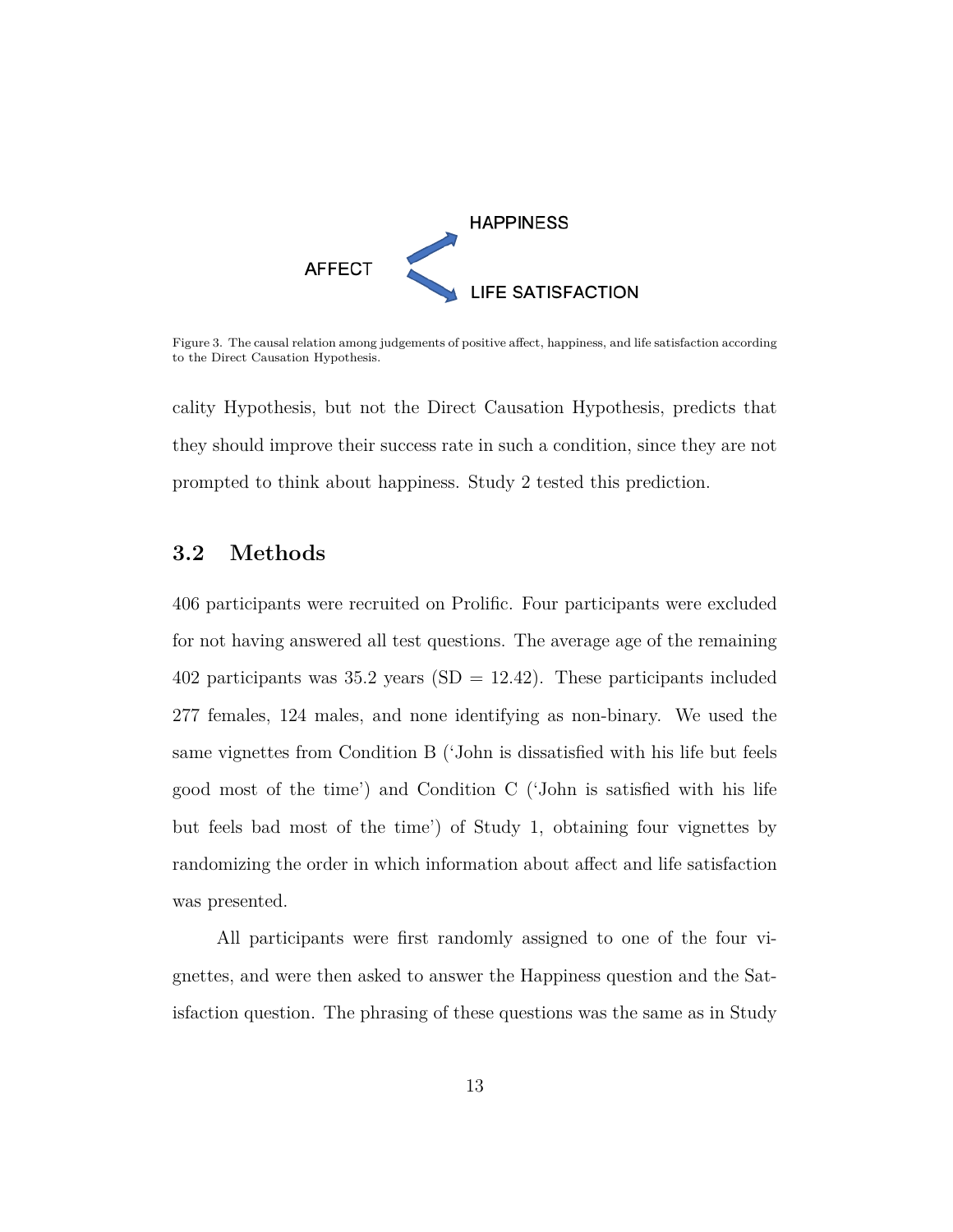

Figure 4: Mean results for happiness ratings for conditions B & C in Study 2. "Sat – Hap" and "Hap -Sat" indicate the order in which the Happiness question and Satisfaction question were asked. Error bars indicate standard error.

1. This time, however, both questions were answered on a 7-point Likert scale, anchored at '1' meaning 'Not at all', '4' meaning 'in Between', and '7' meaning 'Absolutely'. Moreover, the order of the questions was randomised, leading to a 2 (CONDITION: B & C) x 2 (ORDER of information about pleasure/life satisfaction) x 2 (QUESTION: order in which test questions were presented) between-subject design. All hypotheses and statistical analysis were [pre-registered](https://osf.io/texhm/?view_only=48f6e867439b46e19ca7207fb0b025cd) with the Open Science Framework.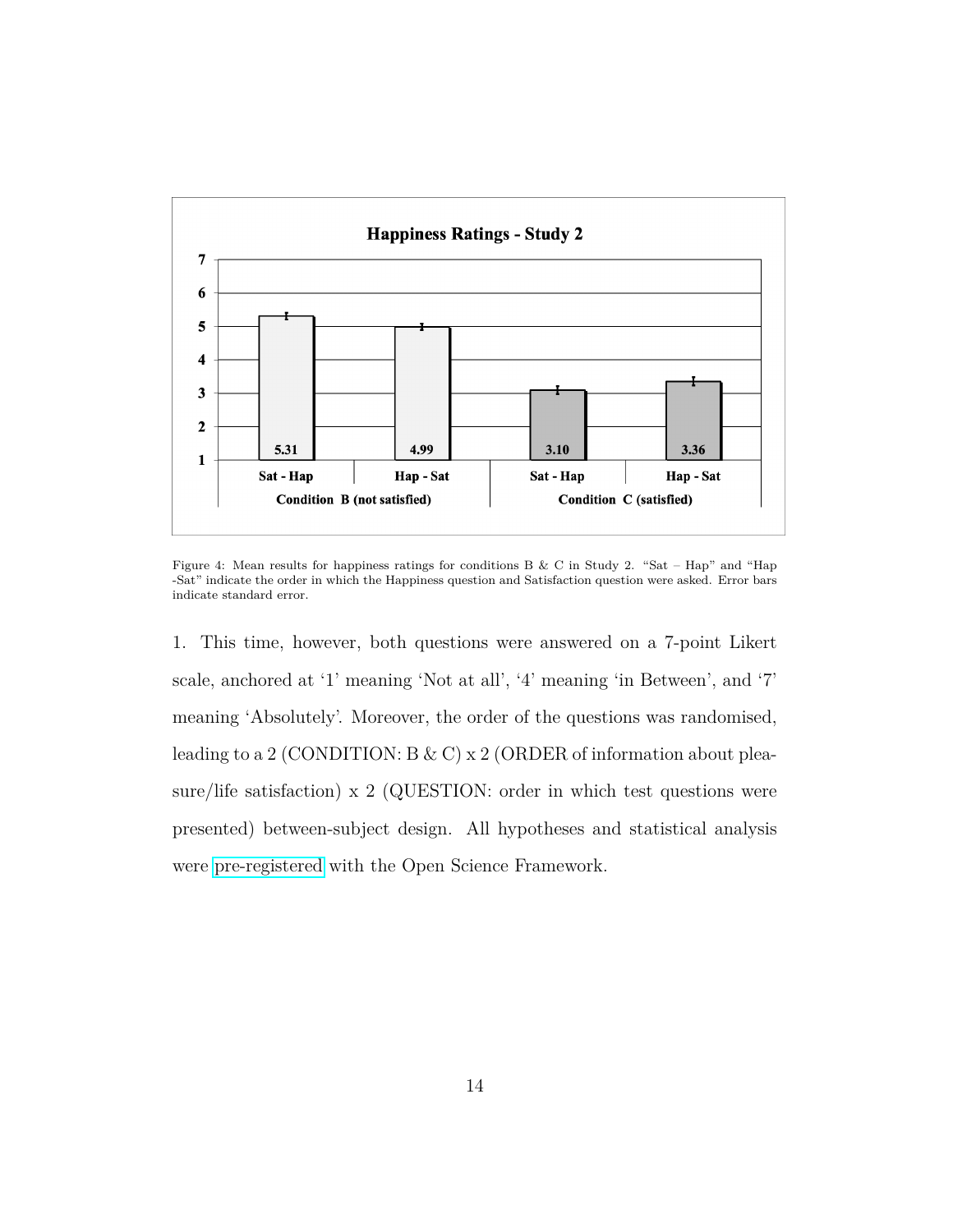## **3.3 Results**

#### **3.3.1 Happiness ratings**

The average happiness rating was  $5.14 \text{ (SD} = 1.00)$  in Condition B (dissatisfied but feeling pleasure/good) and 3.23 (SD = 1.23) in Condition C (satisfied but feeling displeasure/bad). A 2 x 2 ANOVA with dependent variable HAPPINESS and independent variables ORDER and QUESTION was conducted for Condition B and Condition C. There was a small significant effect of QUESTION on happiness ratings in Condition B ( $p = 0.03$ ), such that happiness ratings were slightly higher when the Satisfaction question was asked first. There were no other significant effects in Conditions B and C.[4](#page-0-0) In other words, neither the order of information nor the order of questions made a substantial difference to people's happiness ratings (see mean ratings in Figure 4 above).

#### **3.3.2 Satisfaction ratings**

To investigate the Typicality and Direct Causation Hypotheses, we conducted two 2 x 2 ANOVAs with dependent variable SATISFACTION and independent variable QUESTION. Figure 5 below displays average satisfaction ratings for conditions  $B \& C$ . There was no significant effect of QUES-TION on people's satisfaction ratings in either Condition B or Condition

<sup>&</sup>lt;sup>4</sup> Condition B: Information: F(3, 196) = 0.50, p = 0.48,  $\eta^2 = 0.003$ , Question: F(3, 196) = 4.78, p = 0.030,  $\eta^2 = 0.02$ , no significant interaction, p = 0.290. Condition C: Information:  $F(3, 198) = 24.37$ ,  $p < 0.001$ ,  $\eta^2 = 0.11$ , Question:  $F(3, 198) = 0.45$ ,  $p = 0.501, \eta^2 < 0.01$ , no significant interaction,  $p = 0.827$ .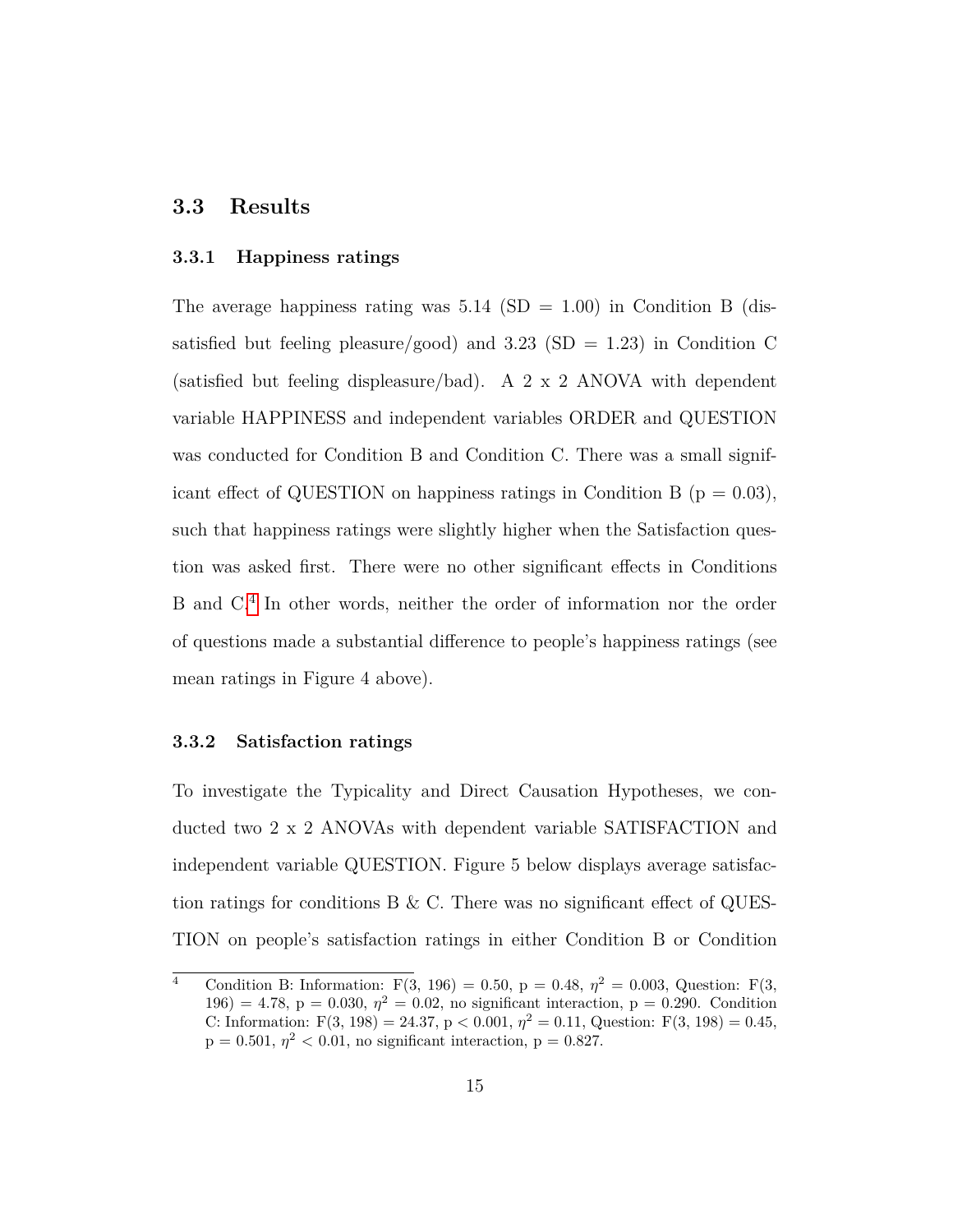

Figure 5: Mean results for satisfaction ratings for conditions B & C in Study 2. "Sat – Hap" and "Hap" -Sat" indicate the order in which the happiness and satisfaction questions were asked. Error bars indicate standard error.

C ( $p = 0.072 \& p = 0.134$ ), and no interaction between QUESTION and ORDER. The order in which information was presented inside the vignette (ORDER) was highly significant for Condition B ( $p < 0.001$ ).<sup>5</sup>

<sup>5</sup> Condition B: Information:  $F(3, 196) = 15.43$ ,  $p < 0.001$ ,  $\eta^2 = 0.07$ , Question:  $F(3, 196) = 15.43$ 196) = 3.28, p = 0.072,  $\eta^2 = 0.02$ , no significant interaction, p = 0.559. Condition C: Information:  $F(3, 198) = 0.90$ ,  $p = 0.345$ ,  $\eta^2 = 0.005$ , Question:  $F(3, 198) = 2.26$ ,  $p = 0.134, \eta^2 = 0.01$ , no significant interaction,  $p = 0.481$ .

<sup>6</sup> We conducted a planned mediation analysis with happiness ratings as possible mediator of the relationship between CONDITION and satisfaction ratings when the Happiness question was asked first. A significant indirect effect of CONDITION on satisfaction ratings through happiness ratings was found,  $b = -.47, 95\%$  CI [-.74, -.22] only when life satisfaction information was presented first inside the vignette. Our analysis revealed no mediation effect when information about affect was presented first,  $b = -.18, 95\%$  CI [ $-.37, +.01$ ]. Thus, happiness ratings only mediated satisfaction ratings when information about life satisfaction was presented first.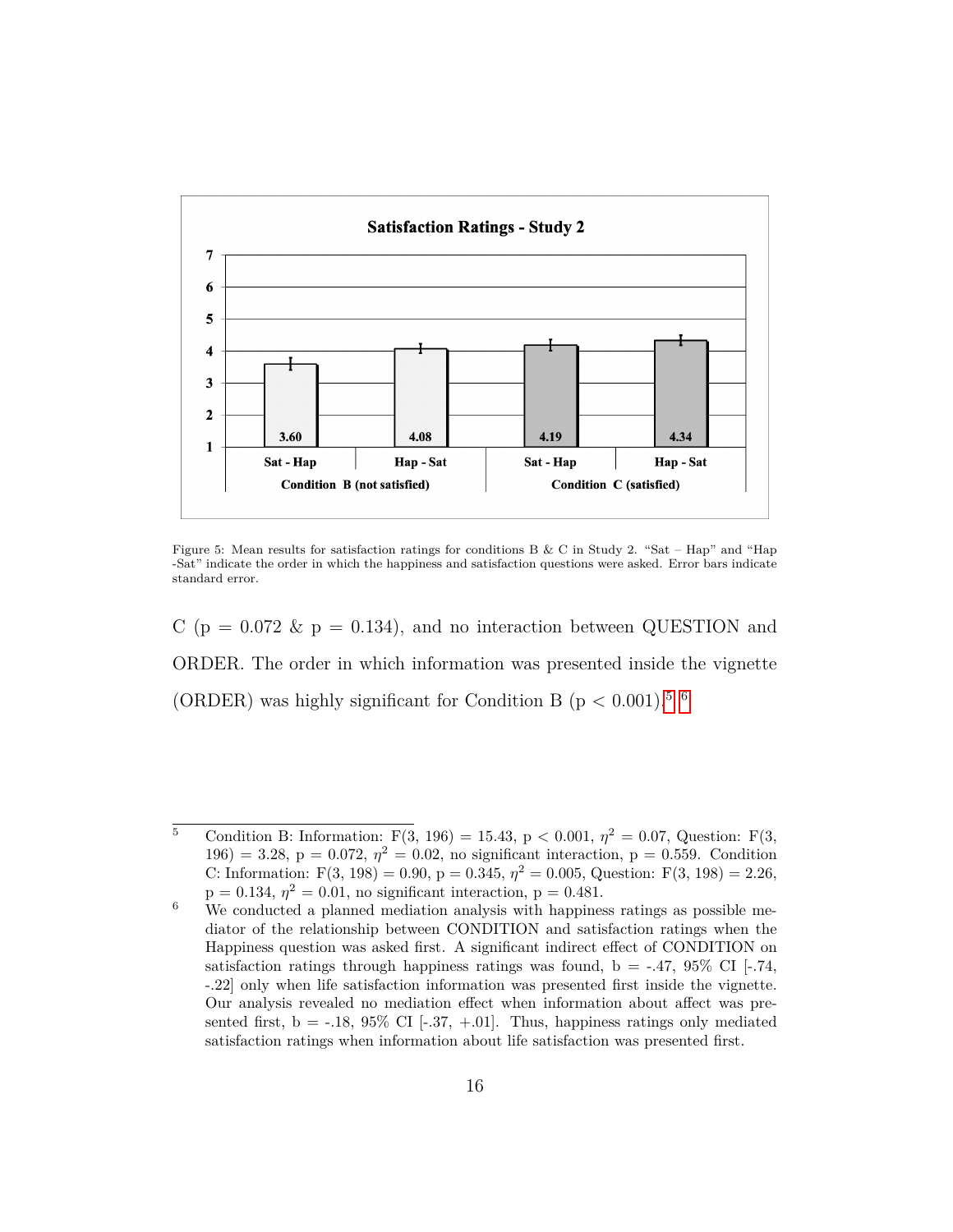## **3.4 Discussion**

The results of Empirical Study 2 replicated the two key findings of Empirical Study 1. First, positive affect appears to be criterial for HAPPINESS: if a person is described as feeling pleasure/good most of the time but dissatisfied with their life, subjects tend to apply the concept HAPPINESS to them; on the contrary, they refrain to judge them to be happy if they are described as satisfied with their life but feeling displeasure/bad most of the time.<sup>[7](#page-0-0)</sup>

Second, rather than being a quirk of Experiment 1, average satisfaction ratings were again at odds with the information participants received in the vignettes: even though John was described as satisfied with his life in Condition C and dissatisfied with it in Condition B, satisfaction ratings were only marginally different in these two conditions— 4.26 vs. 3.86. Empirical Study 2 was designed to test two hypotheses about why this happens. The Typicality Hypothesis says that this phenomenon obtains because life satisfaction is a highly typical feature of HAPPINESS. In contrast, the Direct Causation Hypothesis maintains that failure in the Satisfaction question is due to the fact that the tokening of the concept POSITIVE AFFECT tends to directly bring about the tokening of the concept LIFE SATISFACTION. If the latter hypothesis were true, then this would have important consequences for the design of vignettes such as those we used, as well as the measurement

<sup>7</sup> Our results suggest that assessing life satisfaction might be of limited importance for measuring happiness. This raises some worries for those happiness reports that put considerable emphasis on life satisfaction, like the World Happiness Report (Helliwell et al. 2012).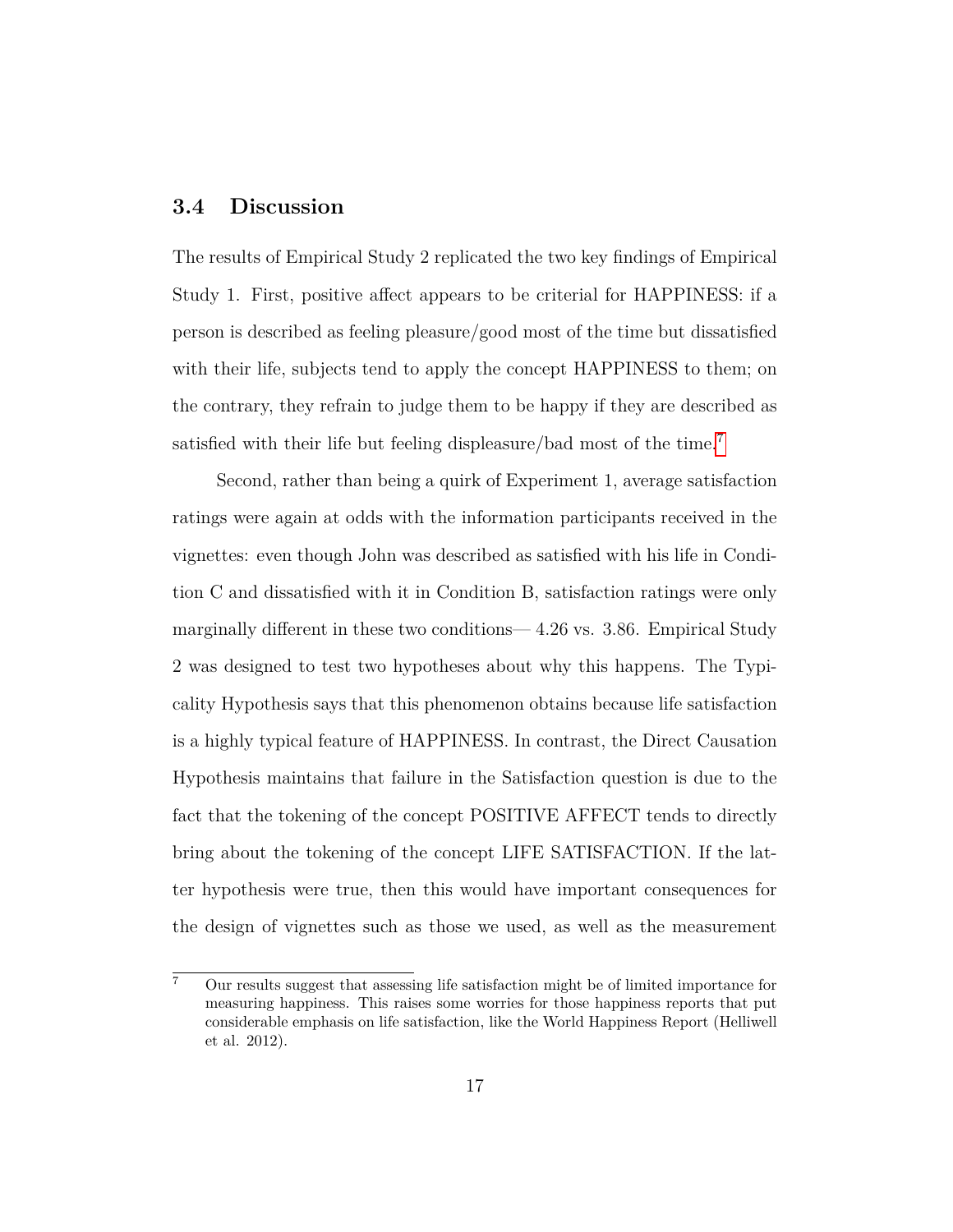of the contributions of life satisfaction to judgements of happiness. Since a description on how satisfied a person is with their life can be modulated by information about how that person feels, happiness researchers should be careful in the way they present information about life satisfaction vis-à-vis affect.

The outcome of Empirical Study 2 clearly favours the Direct Causation Hypothesis. If the Typicality Hypothesis were true, average satisfaction ratings should be influenced by whether the Happiness question was asked before or after the Satisfaction question. However, the order of these two questions didn't have any significant impact on satisfaction ratings (cf. Figure 5). Note also that the order in which information on satisfaction and affect was presented inside the vignette had a significant effect on satisfaction ratings (as reported in 3.3). This indicates that affect has an even stronger effect on satisfaction ratings when it is presented last. In future studies we aim to investigate this effect further.

## **4 Conclusion**

By putting together the results of Experiments 1 and 2, it is possible to answer the two questions we started with (although our answer to the second question is more tentative).

First question: which family of theories between affect-based theories and life satisfaction theories gets the nature of happiness right? Answer: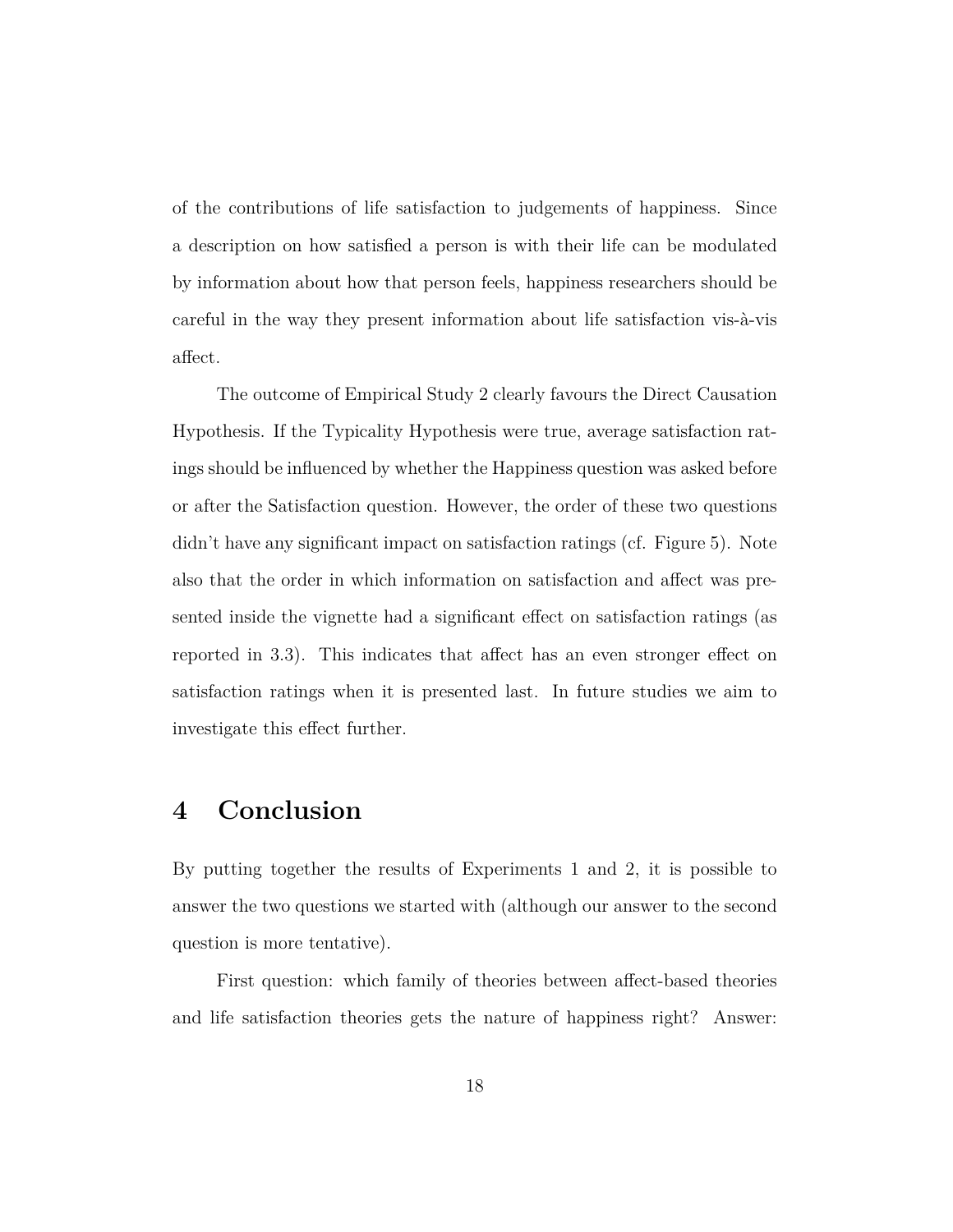affect-based theories are the only philosophical theories of happiness in line with the extension of the folk concept HAPPINESS, since positive affect is necessary and sufficient for the application of this concept. Accordingly, if HAPPINESS is a reliable guide to the nature of happiness, philosophers should endorse some version of affect-based theories. Further work is needed to establish which version.

Second question: on the natural assumption that philosophers share a common folk concept HAPPINESS, how is it possible that the method of cases resulted in the 'affect vs life satisfaction' divide? Answer: while affect-based theorists correctly realised that positive affect is criterial for HAPPINESS, life satisfaction theorists were probably led astray by the fact that HAPPINESS and LIFE SATISFACTION are reliably co-activated. Let us explain:

Our studies indicate that when we judge someone to feel pleasure/good most of the time: (i) we tend to think of them as happy, and (ii) we tend to think of them as satisfied with their life. In other words, our studies show that the tokening of HAPPINESS and the tokening of LIFE SATISFACTION are effects of a common cause, namely, the tokening of POSITIVE AFFECT. Unfortunately, it is all too common to mistake a situation like this for one in which there is a direct causal relation between the two effects. This, we speculate, is the error that (at least some) life satisfaction theorists are likely to have made: they wrongly hypothesised that LIFE SATISFACTION brings about HAPPINESS and, on this basis, they concluded that the information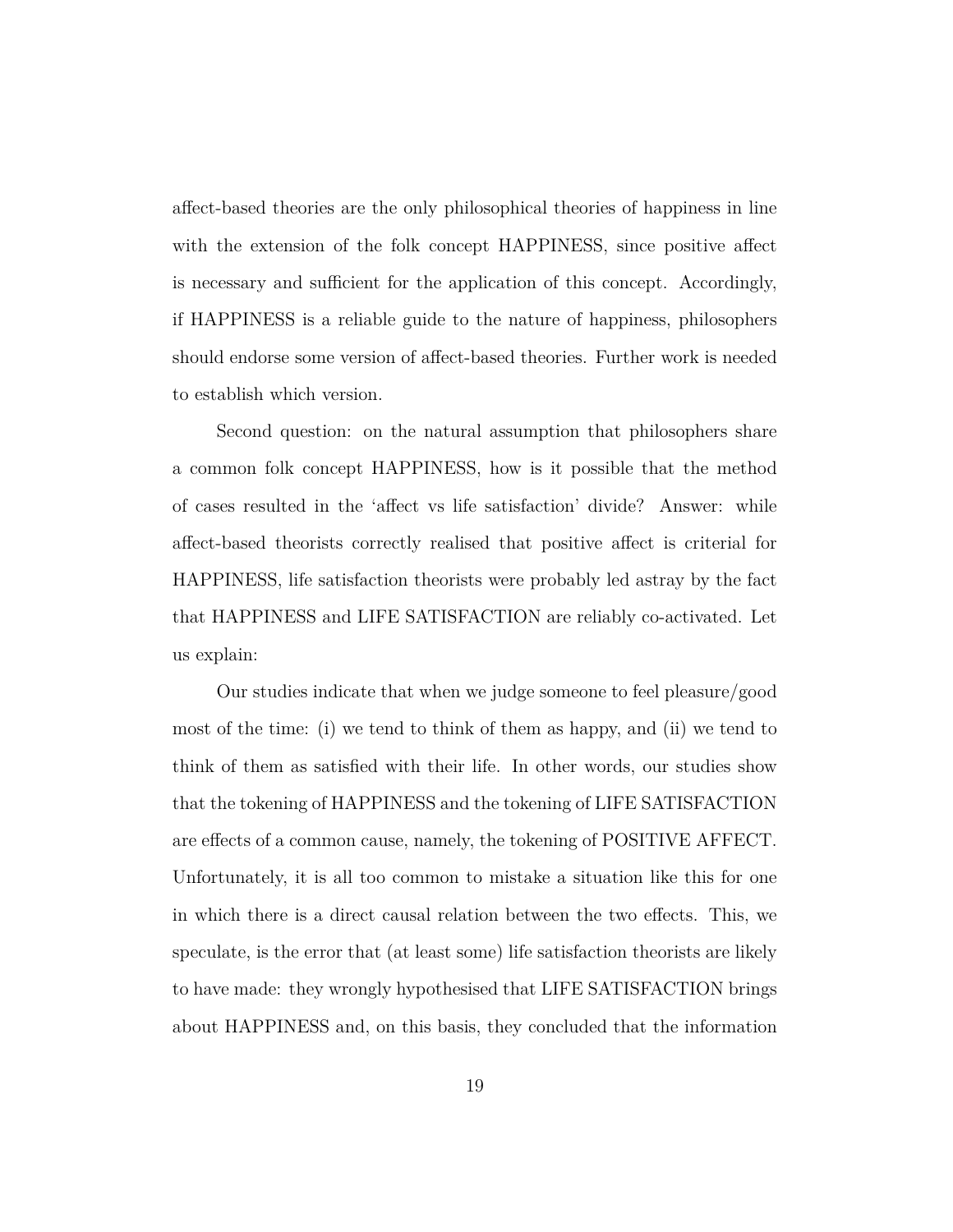encoded by the first concept (namely, being satisfied with one's own life) is criterial for the application of the second concept. Our results show this to be a mistake: it is positive affect, rather than life satisfaction, that determines the extension of HAPPINESS. Affect-based theorists should be happy about this.

# **References**

Benditt, T. (1974). Happiness. *Philosophical Studies*, 25, 1-20.

Benjamin, D., Heffetz, O., Kimball, M. & Rees-Jones, A. (2012). What do you think would make you happier? What do you think you would choose? *American Economic Review*, 102, 2083-2110.

Bramble, B. (2016). A new defense of hedonism about well-being. *Ergo*, 3, 85-112.

Carruthers, P. (2013). Mindreading in infancy. *Mind & Language*, 28(2), 141-172.

Díaz, R., & Reuter, K. (2021). Feeling the right way: Normative influences on people's use of emotion concepts. *Mind & Language*, 36(3), 451-470.

Diener, E. (1984). Subjective well-being. *Psychological Bulletin*, 95, 542-575.

Feldman, F. (2010). *What is this thing called happiness?* Oxford: Oxford University Press.

Goldman, A. (2006). *Simulating minds: The philosophy, psychology, and neuroscience of mindreading*. Oxford University Press.

Haybron, D. (2001). Happiness and pleasure. *Philosophy and Phenomenological Research*, 62(3), 501-528.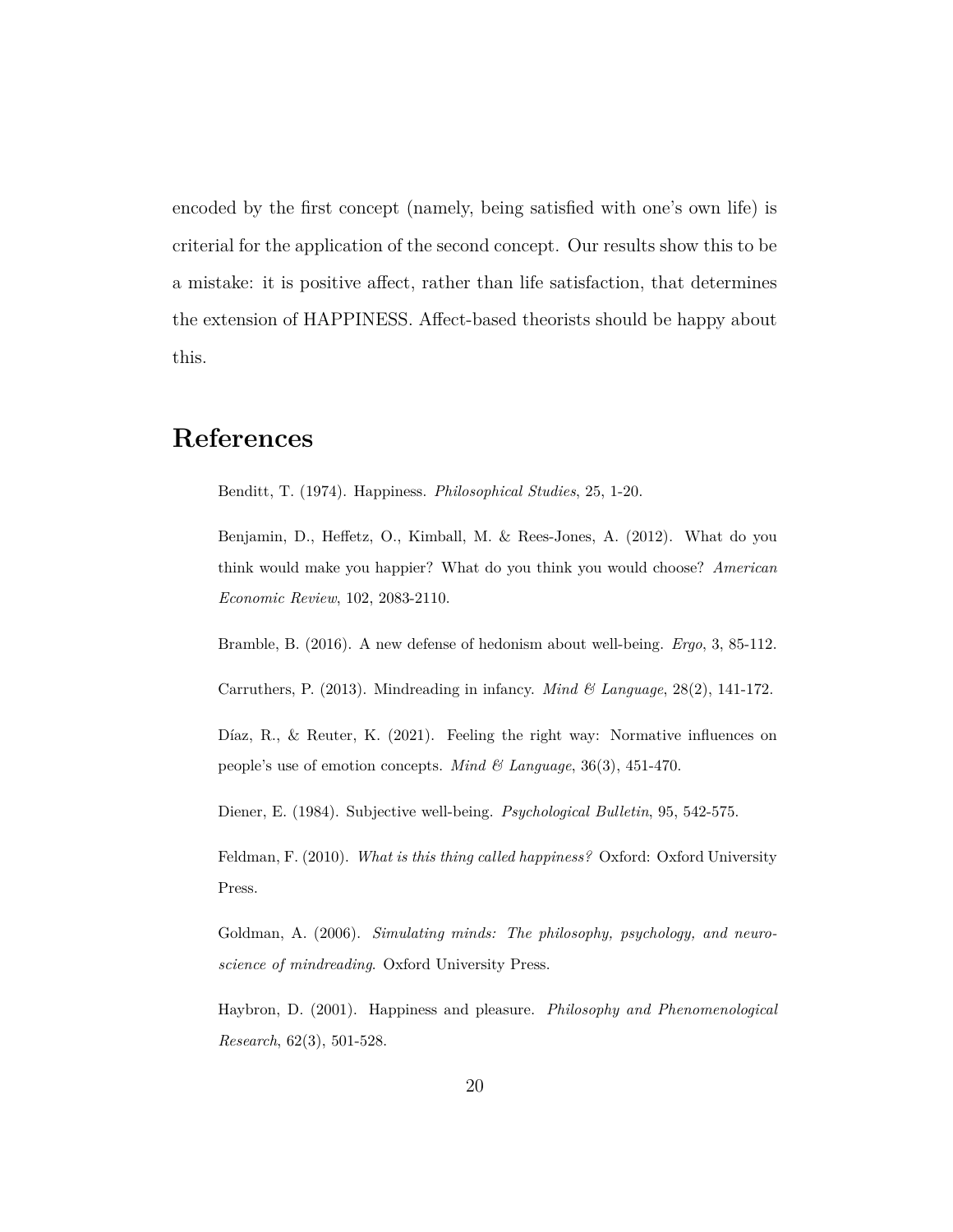Haybron, D. (2008). *The Pursuit of Unhappiness. The Elusive Psychology of Well-Being.* Oxford University Press.

Helliwell, J., Layard, R., & Sachs, J. (2012). World happiness report [2012].

Huta, V. & Waterman, A. (2014). Eudaimonia and its distinction from hedonia: Developing a classification and terminology for understanding conceptual and operational definitions. *Journal of Happiness Studies*, 15, 1425-1456.

Kahneman, D., Krueger A., Schikade, D. Schwarz, N. & Stone, A. (2004). A survey method for characterizing daily life experience: The day reconstruction method. *Science*, 306, 1776-1780.

Kneer, M. & Haybron, D. (MS). Happiness and well-being: Is it all in your head? Evidence from the folk.

Kraut, R. (1979). Two conceptions of happiness. *The Philosophical Review*, 88(2), 167-197.

Machery, E. (2017). *Philosophy within its proper bounds*. Oxford: Oxford University Press.

Nussbaum, M. (2012). Who is the happy warrior? Philosophy, happiness research, and public policy. *International Review of Economics*, 59(4), 335-361.

Mill, J. S. (1863). *Utilitarianism*. London: Parker, Son and Bourn.

Morris, S. (2011). In defense of the hedonistic account of happiness. *Philosophical Psychology*, 24, 261-281.

Nozick, R. (1989). *The examined life*. New York: Simon and Schuster.